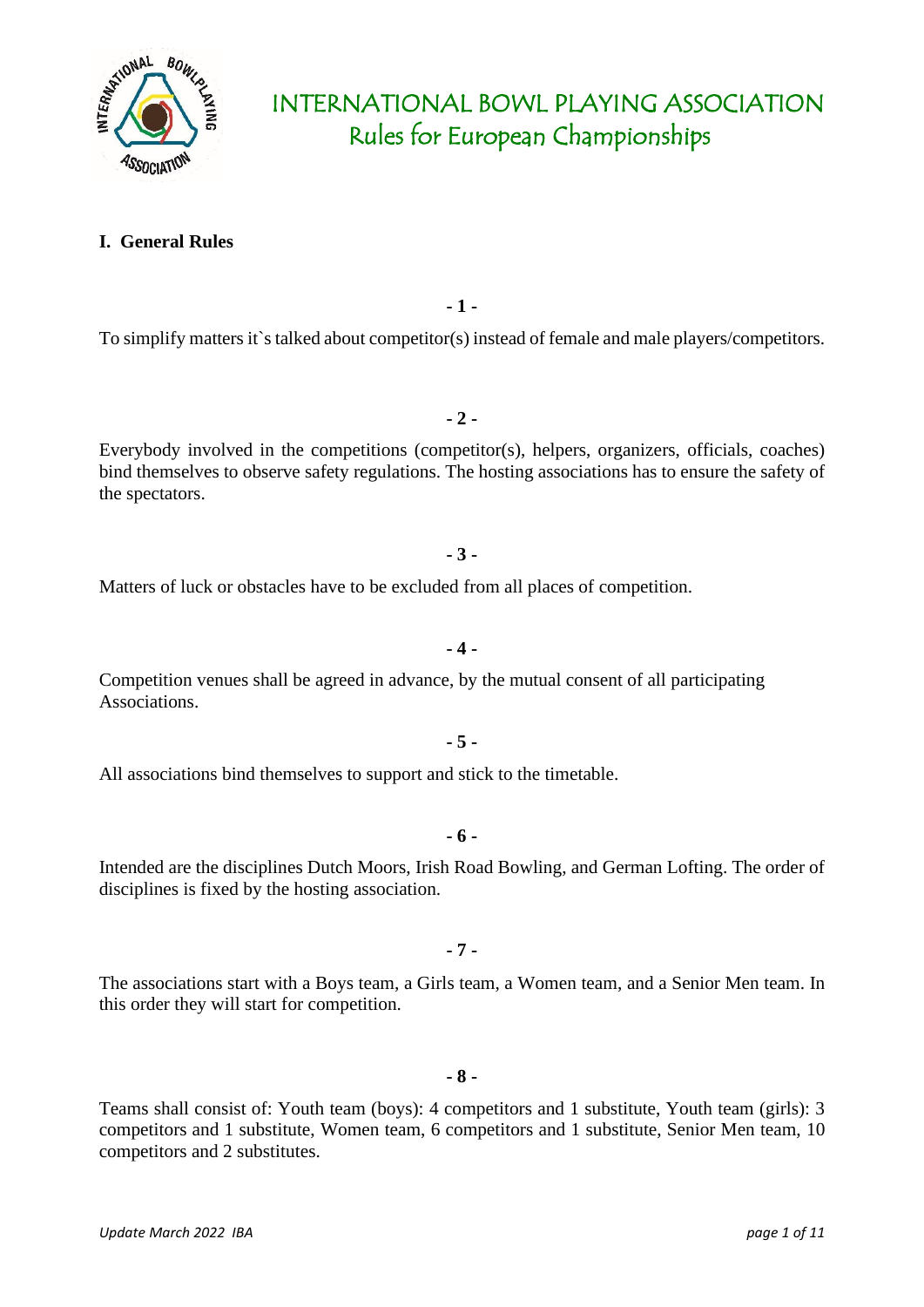

**- 9 -**

Youth competitors have an age limit. Youth competitors must not have completed their 18<sup>th</sup> year of life on the 1st of January in the year the competition takes place. There is no minimum age limit for youth.

#### **- 10 -**

The age of competitors has to be proved at the request of the members of the board.

#### **- 11-**

All persons, who by virtue of their age, are eligible to compete in the Boys and/or Girls teams are prohibited from being selected for or competing in both the Senior Men's or Senior Women's teams.

**- 12 -**

A jury has to be constituted. The jury consists of one representative of each association and the president of the IBA. This jury decides cases, that are not regulated by the competition rules, by simple majority.

#### **- 13 -**

The instructions of the referees have to be obeyed in all disciplines.

#### **- 14 -**

Each participating Association shall furnish the names of each of their teams, including team captains, to the hosting Association at least 28 days in advance of the competition. Changes may be made subsequently.

#### **- 15 -**

Each participating Association shall confirm to the hosting Association, the order of play for each competitor on each of its teams no later than 6 pm (local time) on the day prior to competition. Each competitor shall be allocated a number on the basis of this list and shall wear this number on the back during competition.

#### **- 16 -**

The associations start in the following order of play:

- 1. Hosting association
- 2. Association that hosts the next competitions
- 3. Association that hosts the competitions after the next ones
- 4. Association that hosted before the last competitions
- 5. Association that organized the last competitions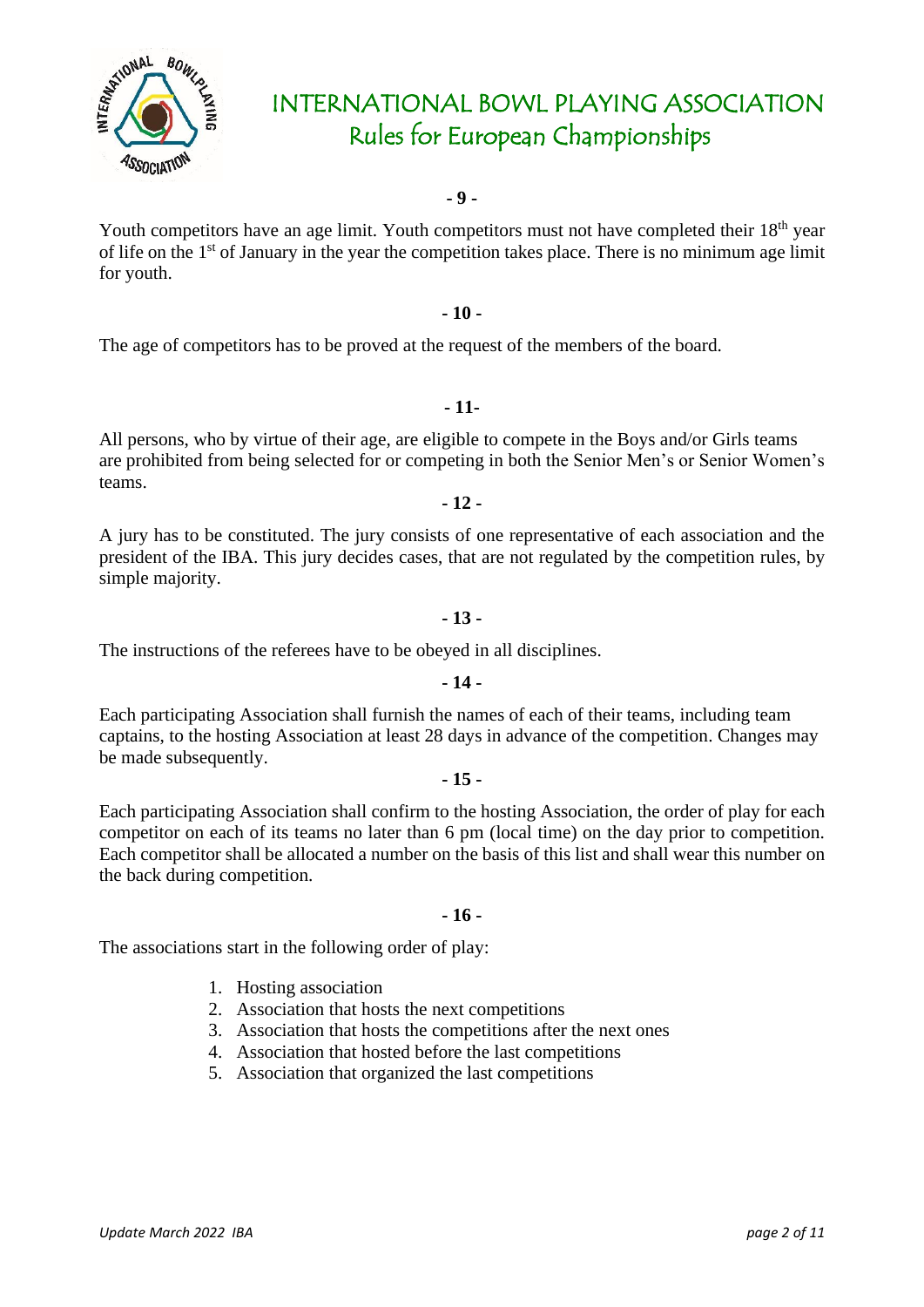

**- 17 -**

The hosting Association shall provide bowls that adhere to the standards approved by the IBA for each competition. The **bowls** will be inspected by the host association in the presence of a member of the IBA Presidium. At the end of the competition the bowls have to be returned to the organizers.

**- 18 -**

**- 19 -**

The style of throwing is free.

In all disciplines, groups will formed with one thrower from each association.

During competition places of competition only have to be entered by the competitors, coaches and helpers of the organizers. Each player is allowed to take two helpers (road showers) with him.

**- 20 -**

After the referee has signalled that a bowl may be thrown, the player has to do this without delay. Does this not happen the player will be warned by the referee. If the player does not throw after this warning or if he deliberately delays his throw, the player may be suspended from the rest of this competition.

The start referee enables the first throw of each competitor. The referee has to take care that the playing area is kept free.

All forward motion of the bowl shall count. If a bowl has not passed the start line or the mark from which it is being thrown, it shall be considered not thrown.

**- 23 -**

**- 24 -**

If a bowl is damaged (partly or totally) the throw has to be repeated with another bowl provided by the organizer.

**- 25 -**

Lost bowls have to be replaced immediately by the organizer. The referee of the group decides the official end point of this throw.

**- 26 -**

If a bowl rebounds from an object the referee of the group decides the official endpoint of his throw.



### **- 21 -**

#### **- 22 -**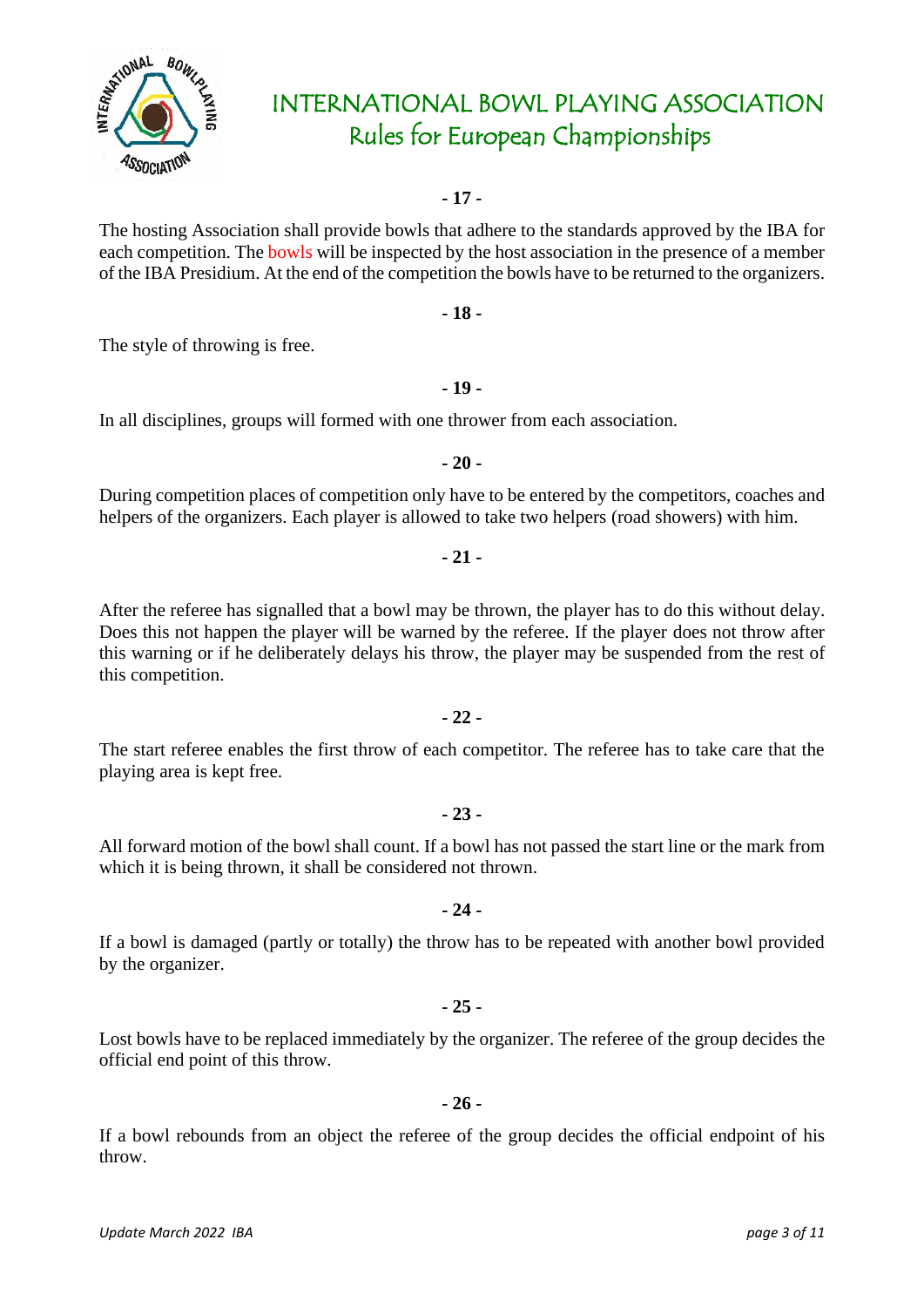

**- 27 –**

If a throw is hindered on the road of play (road surface) respectively the marked course (Dutch Moors) by a referee, helper, spectator or a moveable object (sports bag, piece of clothing etc.) then the throw can be repeated. However under this rule a player is not permitted to repeat the throw when (a) the bowl has left the road of play (road surface) respectively the marked course (Dutch Moors), (b) the bowl has left the road of play (road surface) respectively the marked course (Dutch Moors) ,and then returns to the road of play (road surface) respectively the marked course (Dutch Moors) and goes on. In such circumstances, the bowl is marked at its final end place.

If a member of the competitors association is aiming to positively change the throw, the location of this attempt is appointed as end point.

**- 28 -**

The point of measurement is the rearmost point of the bowl. The official measurement shall be rounded-up to the nearest five centimetres.

**- 29 -**

If a competitor is injured the substitute will carry out the other throws and finish competition. The combined distance is only valid for the team metres. For the individual metres it is necessary that all throws are done by one person.

#### **- 30 -**

After a competition in one discipline has ended the organizer has to draw up clearly arranged lists with the names and results of each competitor. These lists have to be handed to the associations immediately. A protest against the results has to be done immediately.

#### **- 31 -**

In the individual and the team, competitions medals are handed to the competitors. These medals should carry the IBA emblem or the emblem of the organizing association. Advertisement on medals is prohibited.

#### **Individual scores**

There is gold, silver, and a bronze medal for each discipline and each class (Boys, Girls, Women, and Senior Men).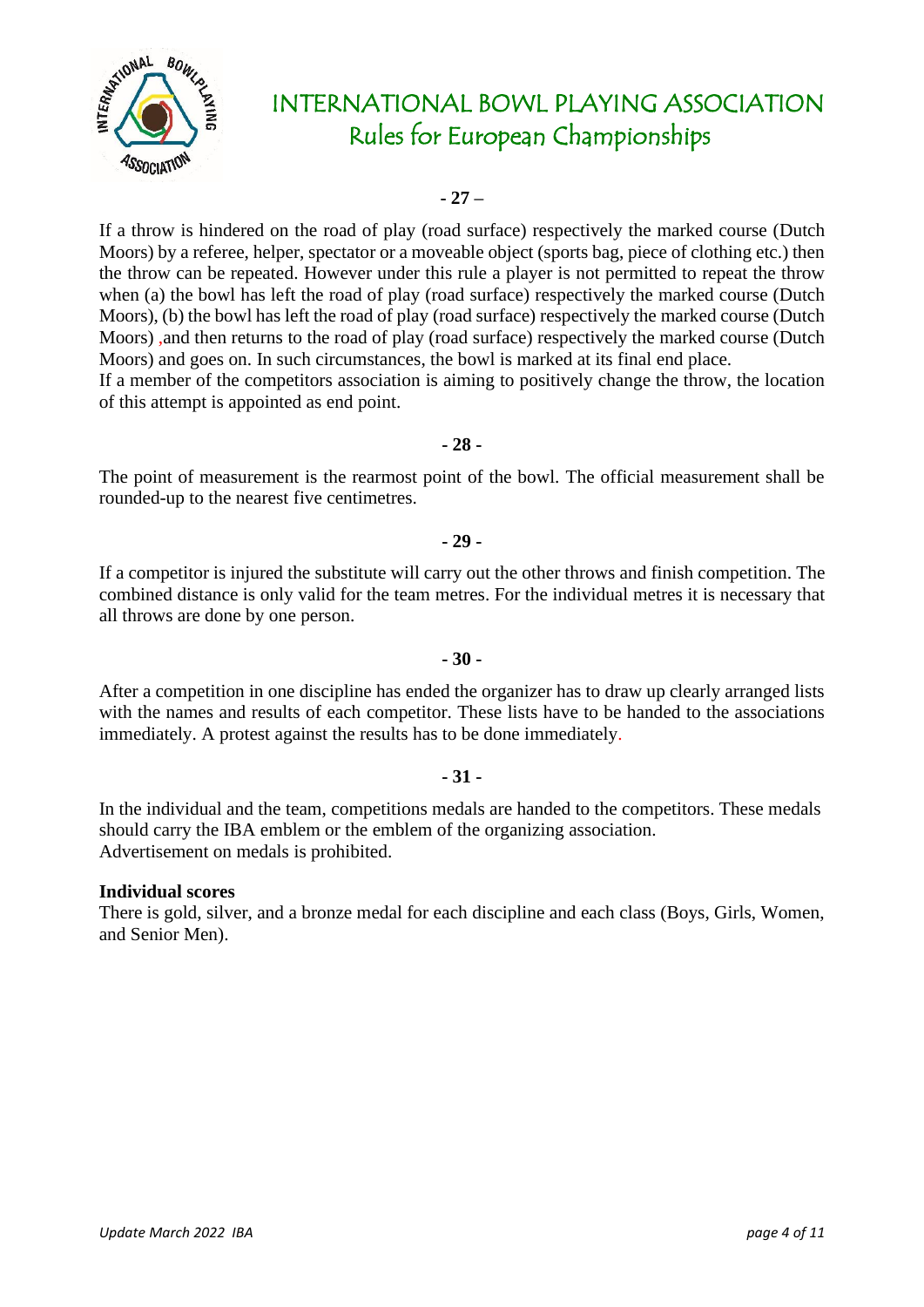

**- 31.2 -**

**Team scores** In each discipline will be given each time:

In Boys class: 6 medals: (4 boys competitors, 1 substitute, 1 team captain) in gold, silver, and bronze.

In Girls class:

5 medals: (3 girls competitors, 1 substitute, 1 team captain) in gold, silver, and bronze.

In Women's class: 8 medals: (6 competitors, 1 substitute, 1 team captain) in gold, silver, and bronze.

In Senior Men's class:

13 medals (10 competitors, 2 substitute, 1 team captain) in gold, silver, bronze.

The winning team of each discipline will get a challenge cup. competitor or teams achieving the same result shall be declared tied in that discipline. The equalization is taken into account next ranking. If one association is not able to provide the challenge cup, the IBA supplies a new challenge cup at the cost of this association (*approx. €150*). Each winner is responsible for the engraving of the cups.

### **- 31.3 -**

#### **Overall scores**

Overall ranking will be decided by a point system. This point system is based on individual results. In this case the results of the substitutes are valid as well. The winner gets 1 point, the last one gets as many points as competitors have taken part in this competition. All points gained by the competitors of one association are summed up and will lead to the final score. Winner is the association with the lowest amount of points.

**- 32 -**

The medal conferring in the individual and team scores takes place subsequent to the competition on the competition area. The cup for the total winning team is presented to the winners at the closing ceremony.

#### **- 33 -**

Training on the locations of competition is allowed until the day before the competition takes place, as far as this possible. Training facilities must be provided, for example in other locations.

#### **- 34 -**

If a player trains on competitions course on the day of the event this will lead to his disqualification of this competition.

*Update March 2022 IBA page 5 of 11* A substitute player can be used after disqualification.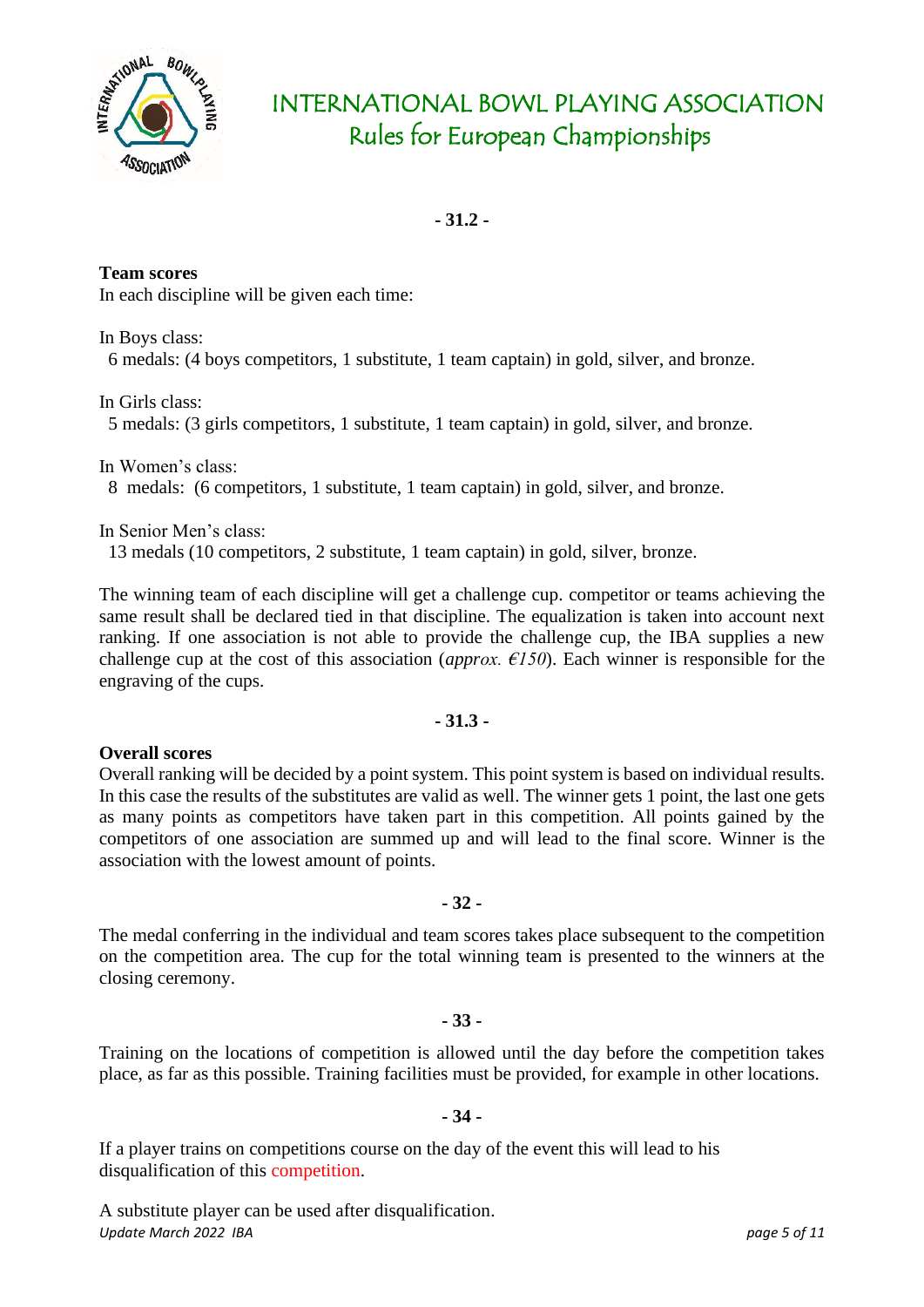

#### **II. Irish Road Bowling and Dutch Moors**

**- 1 -**

The bowls have to be marked in colours. Each association is assigned a dedicated colour. All competitors of one association throw with bowls that are marked in the same colour.

**- 2 -**

Next helpers are brought into action:

- **a)** The referee at the starting line. He supervises the timetable, calls up the groups for start and clears the start for each competitor.
- **b)** Each group of *5* competitors is accompanied by a group referee, a marker referee (referee with the metre pole) and *5* helpers (road or field markers). The group referee calls up the competitors and clears the start. He makes a note of each throw and the results measured by the helpers on the scorecard. After the competition has ended the group referee has to hand the scorecard to the organizing committee. The marker referee supervises the correct throw-off of the competitors. The 5 helpers have to mark the furthest point of each throw.

**- 3 -**

The referees and helpers have to take care that the playing area is kept free.

**- 4 -**

Each competitor has 10 throws.

**- 5 -**

From the starting line onwards a 2 metre pole is placed in direction of the throw. If a player oversteps the starting line two metres will be subtracted. The following throw starts two metres behind. If a player oversteps the starting line more than two metres the throw is valid and will be written down with 0 metres. The next throw starts from the same point.

**- 6 -**

The competitors are not allowed to pick up the bowls until they have been authorized by the referee.

**- 7 -**

The player with the least metres in each group shall always throw first.

**- 8 -**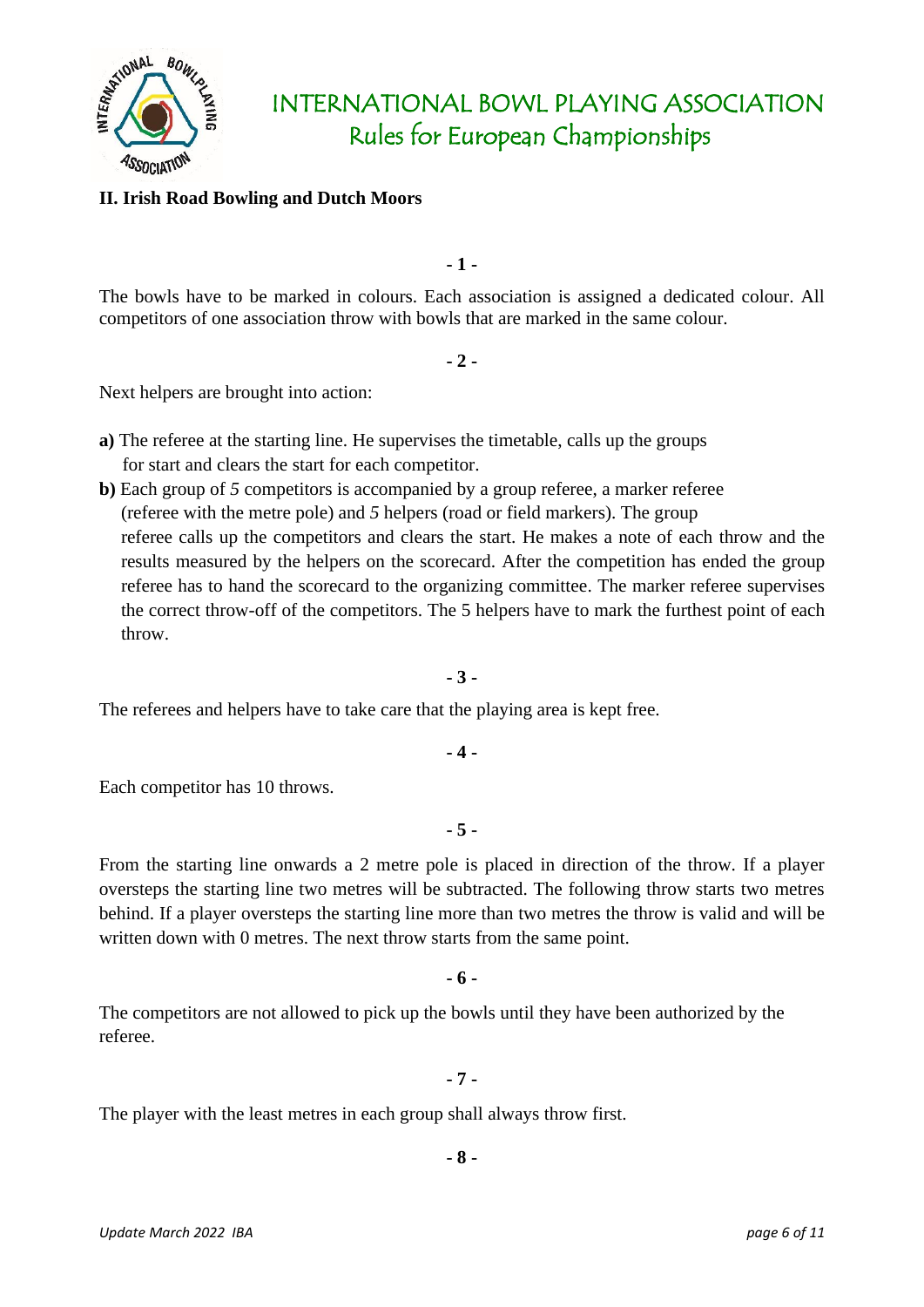

A maximum of 10 minutes is allowed to search for not discoverable or lost bowls. After this the group referee decides the official endpoint where the next throw starts.

**- 9 -**

The winning team is the association that gains the most metres. If metres are the same both teams get the same place. The teams get the same medals for their place. The individual score is done in the same way.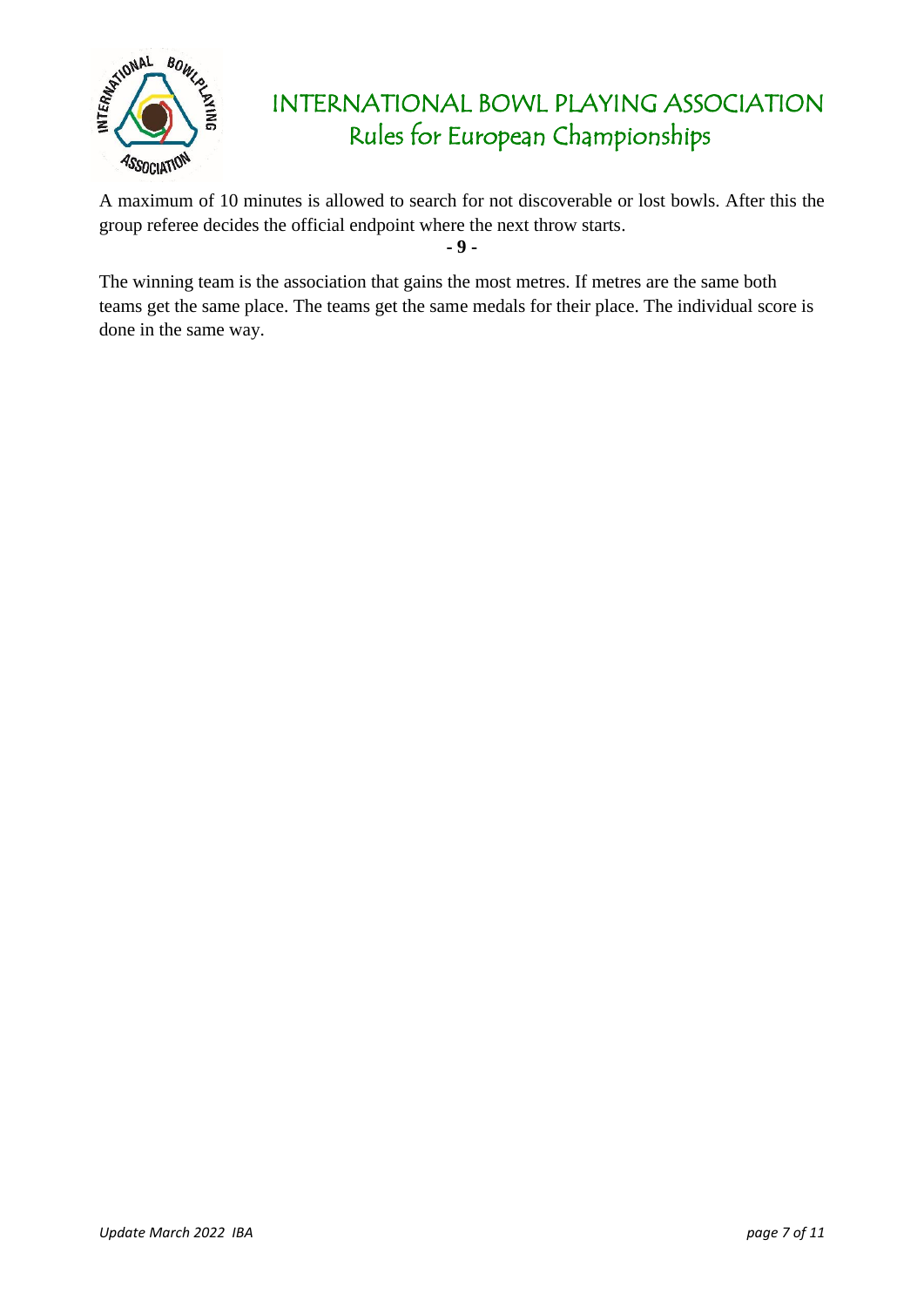

### **III. Irish Road Bowling**

The Competition bowl is an iron bowl of 28 ounce weight. The bowl has a diameter of 58 mm and is 794 gm in weight. Tolerance plus/minus 1 mm and 10 gm is allowed.

**- 1 -**

**- 2 -**

Run up and throw have to be done on the roadway.

**- 3 -**

In consideration of the official end point each player is allowed to determine his personal throwoff point.

**- 4 -**

The road has to be marked every 5 metres.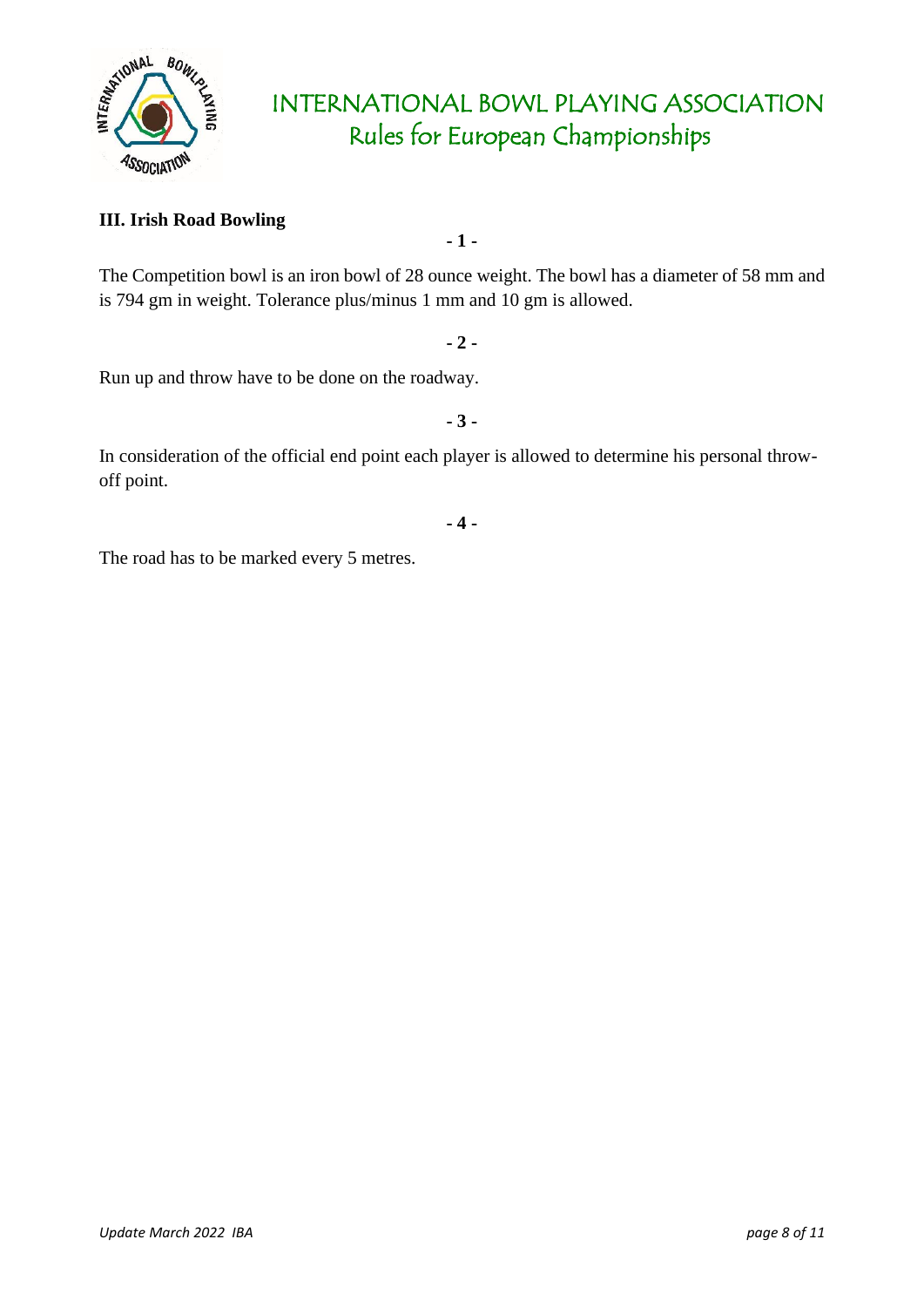

### **IV. Dutch Moors**

**- 1 -**

The Competition bowl is a 300 gm Dutch bowl. The bowl is made of solid wood with 3 holes filled with lead. The bowl has a diameter of 65 mm. Tolerance plus/minus 1 mm and 5 gm is allowed.

#### **- 2 -**

The side lines of the playing area have to be marked clearly with chalk or in another way. Run up and throw to be within the playing area. The player is allowed to move the bowl up to six metres left or right of the furthest point. Throws that left the playing area are brought back into the playing area, up to 6 metres, by the side-line in the height of the furthest point of this throw.

**- 3 -**

The playing area has to be marked every 10 metres.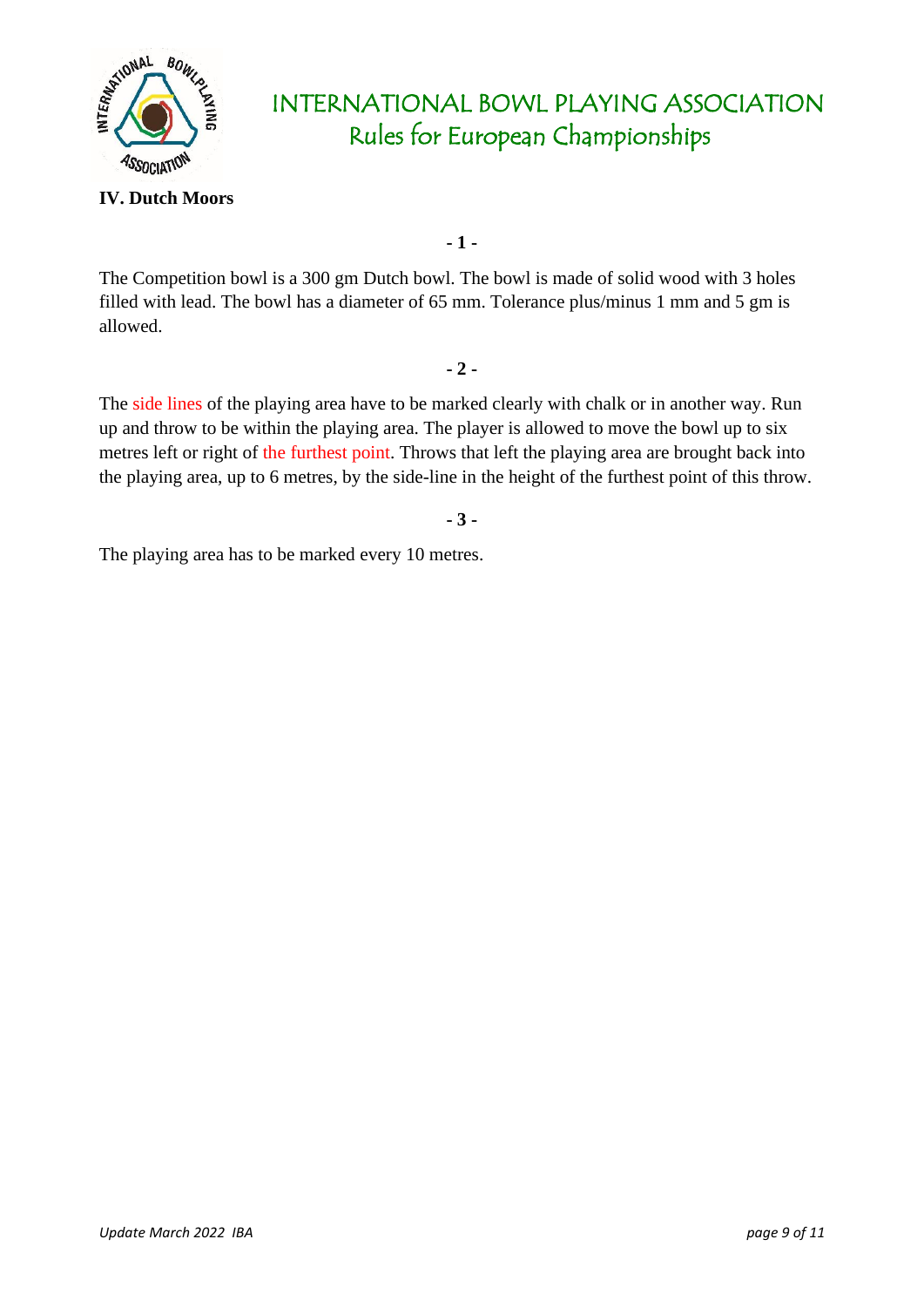

#### **V. German Lofting**

**- 1 -**

The bowl for Senior Men competition is a 475 gm Frisian bowl. The bowl has a diameter of 58 mm. Youth and Women competitors throw with a 375 gm Frisian bowl. The bowl has a diameter of 55 mm. Tolerance plus/minus 1 mm and 5 gm is allowed.

**- 2 -**

The starting line has to be marked clearly. Run up area has to be 30 metres long as a minimum. The throw-off area has to be closed off spaciously and only the start-referee, two throw-off referees, the player and two helpers are allowed to enter this area. The start-referee calls up the competitors, the throw-off referees supervise the correct throw-off.

**- 3 -**

Only the helpers who are needed for measuring the throw and three representative of the competitors association are allowed in the finish area.

#### **- 4 -**

Each competitor has three throws which are carried out one after another. All throws are valid and add up. The playing area has no Side-lines.

### **- 5 -**

If a player oversteps the starting line with his standing leg he will be warned. The overstepped distance will be subtracted in units of 5 cm from the achieved distance. If the player oversteps more than 2 metres, the throw is valid and will be noted with 0 metres.

### **- 6 -**

Throws will be measured at right angles to the starting line. Only the flying distance of the bowl will be measured.

**- 7 -**

The finish area has to be marked every 5 metres.

**- 8 -**

The winning team is the association that gains the most metres. By equal results the same qualification and medal.